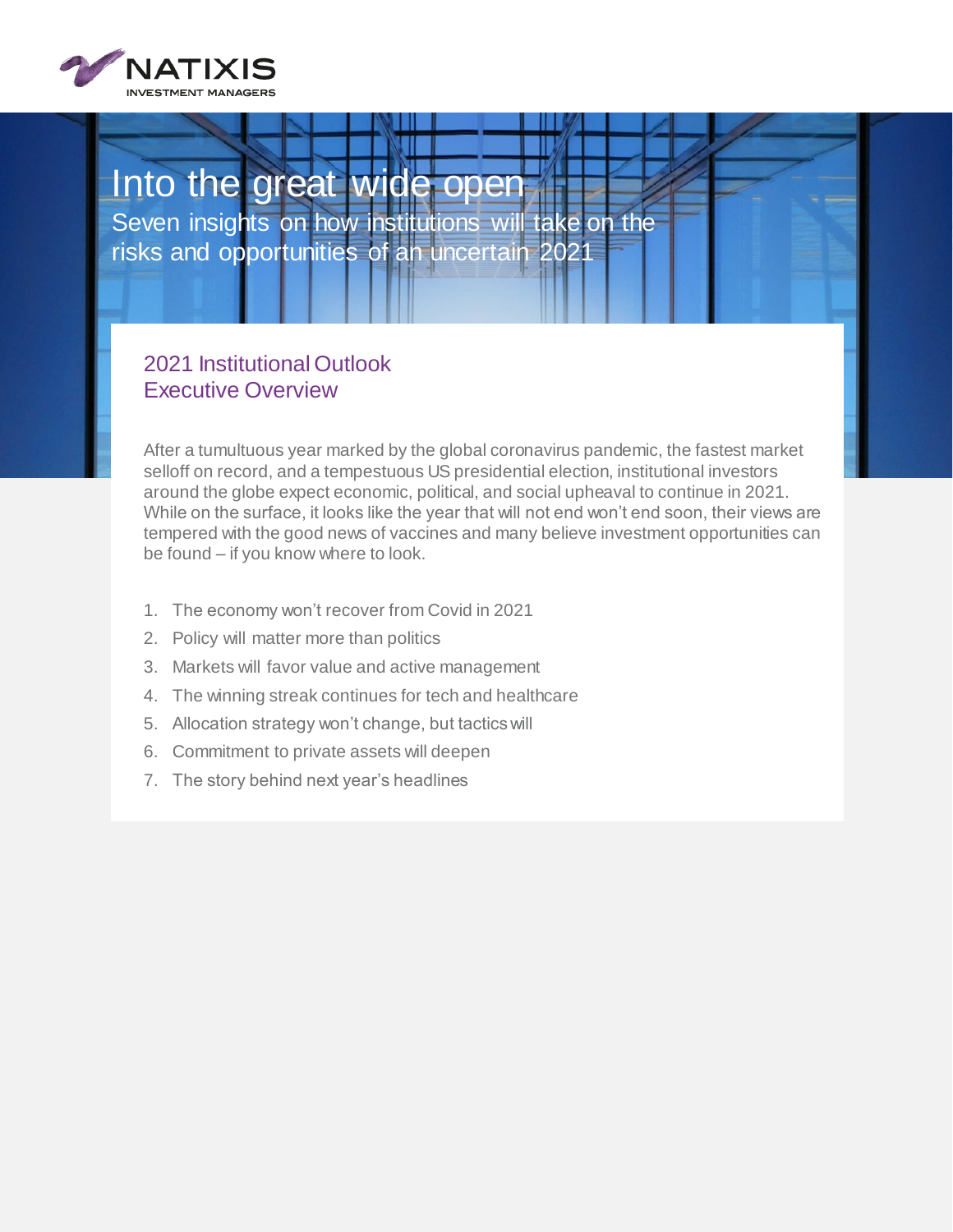## About the survey

Natixis Investment Managers, Global Survey of Institutional Investors conducted by CoreData Research in October and November 2020. Survey included 500 institutional investors in 29 countries throughout North America, Latin America, the United Kingdom, Continental Europe, Asia and the Middle East.

### 500 total survey respondents



**Pension Plans** 



Endowments/ Foundations



**Public or Government Pension Plans** 





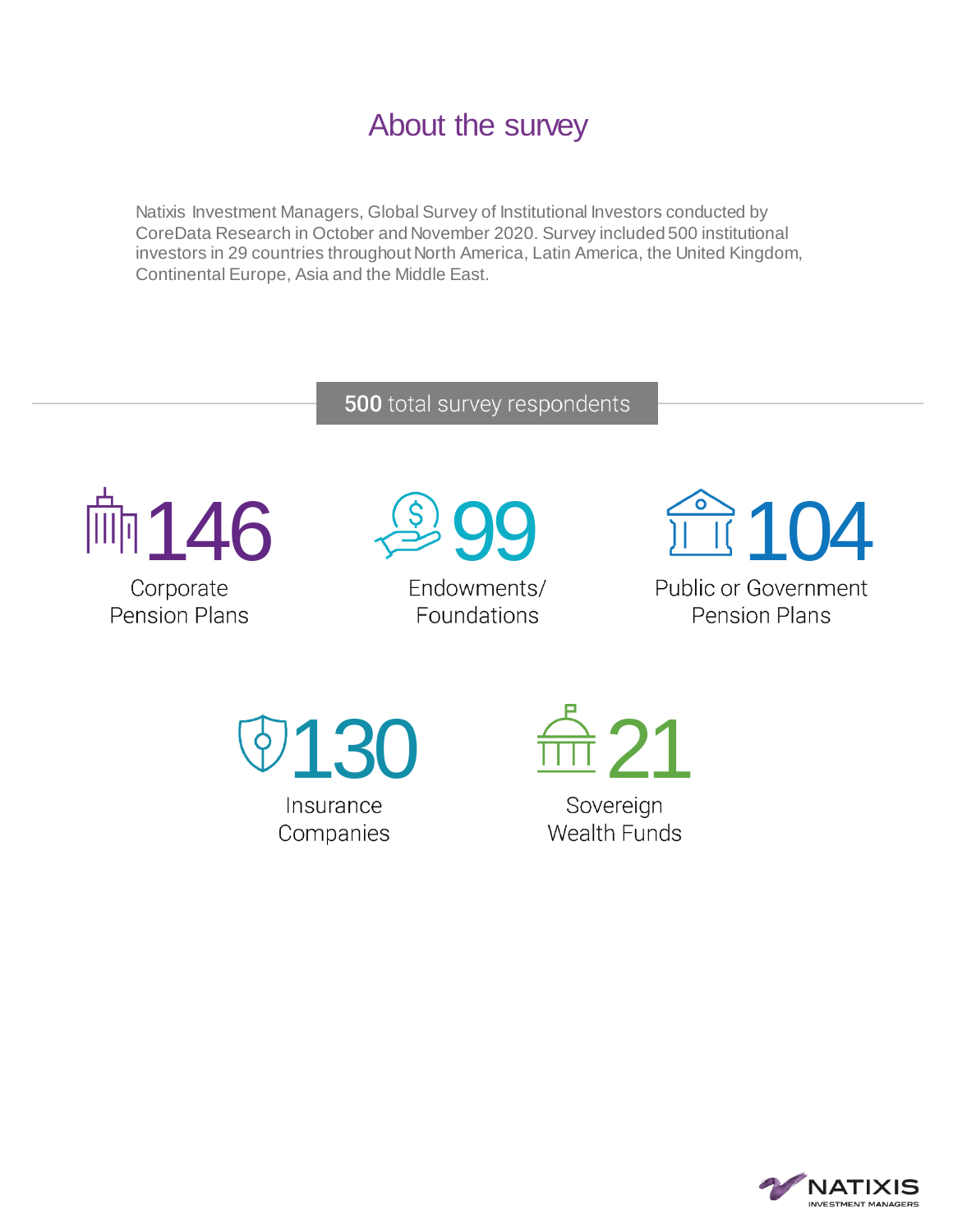## 1 Markets won't recover from Covid in 2021

After a year of lockdowns, masks, and Zoom meetings in 2020, institutional investors overwhelmingly believe the new normal will stay in place in 2021.



IATIXIS **IVESTMENT MANAGERS**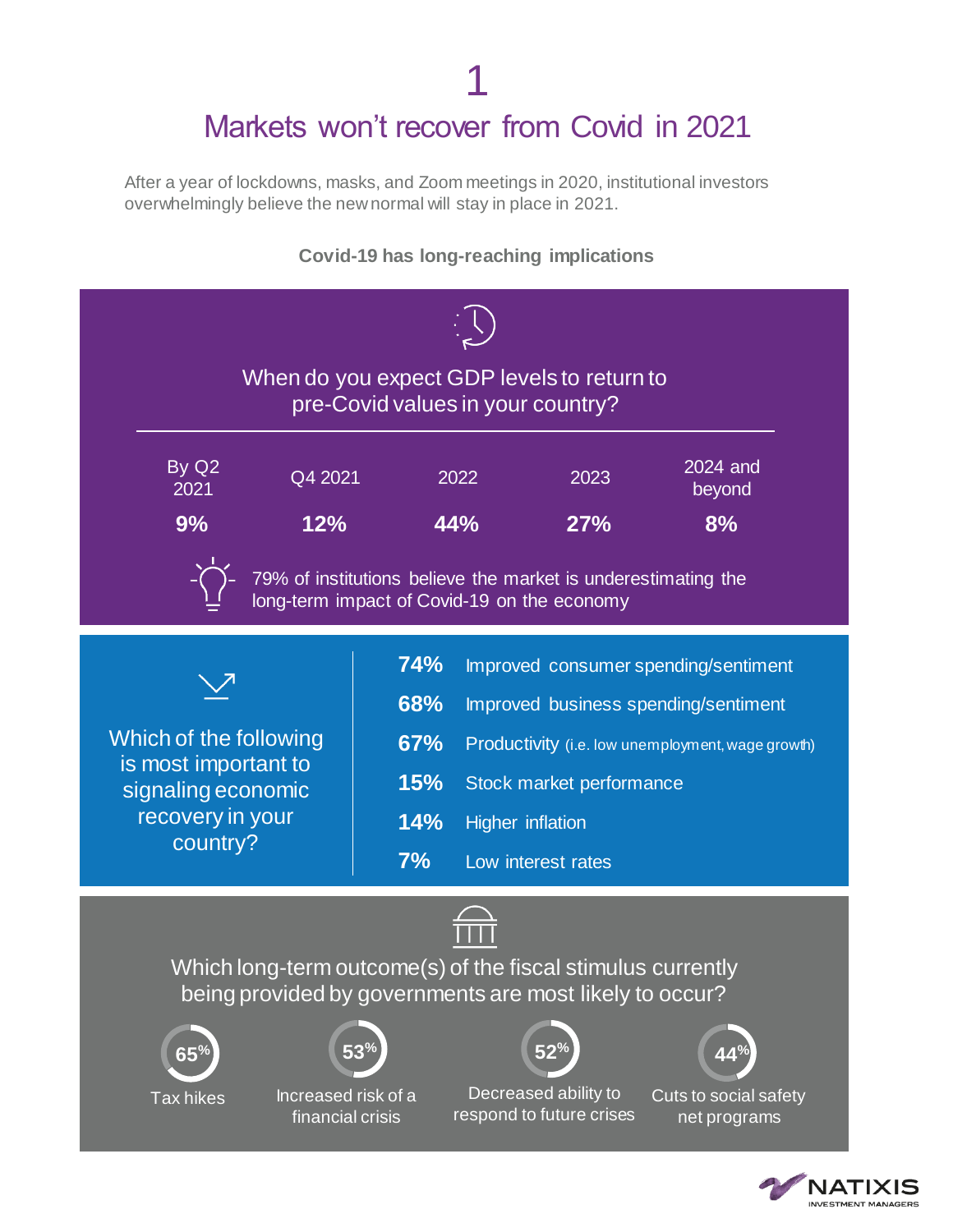## 1 On watch for a correction

- Eight in ten institutional investors worry the market underestimates the long-term impact of Covid
- 95% of institutions globally see the potential for a market correction in at least one sector in 2021 – concerns focused on the stock market (44%), real estate (41%), technology (39%) and cryptocurrency (39%)
	- While a correction in the bond market is not a main concern globally, nearly 7 in 10 institutions in the Middle East see the potential for a correction
	- Latin American institutional investors are more concerned about potential corrections in every sector than the global average



#### **Where will the market corrections be?**



The majority of institutional investors worry the market underestimates the long-term impact of Covid-19 as 95% of institutions globally see the potential for a market correction in at least one sector.

\*A special purpose acquisition company (SPAC) is a company with no commercial operations that is formed strictly to raise capital through an initial public offering (IPO) for the purpose of acquiring an existing company.

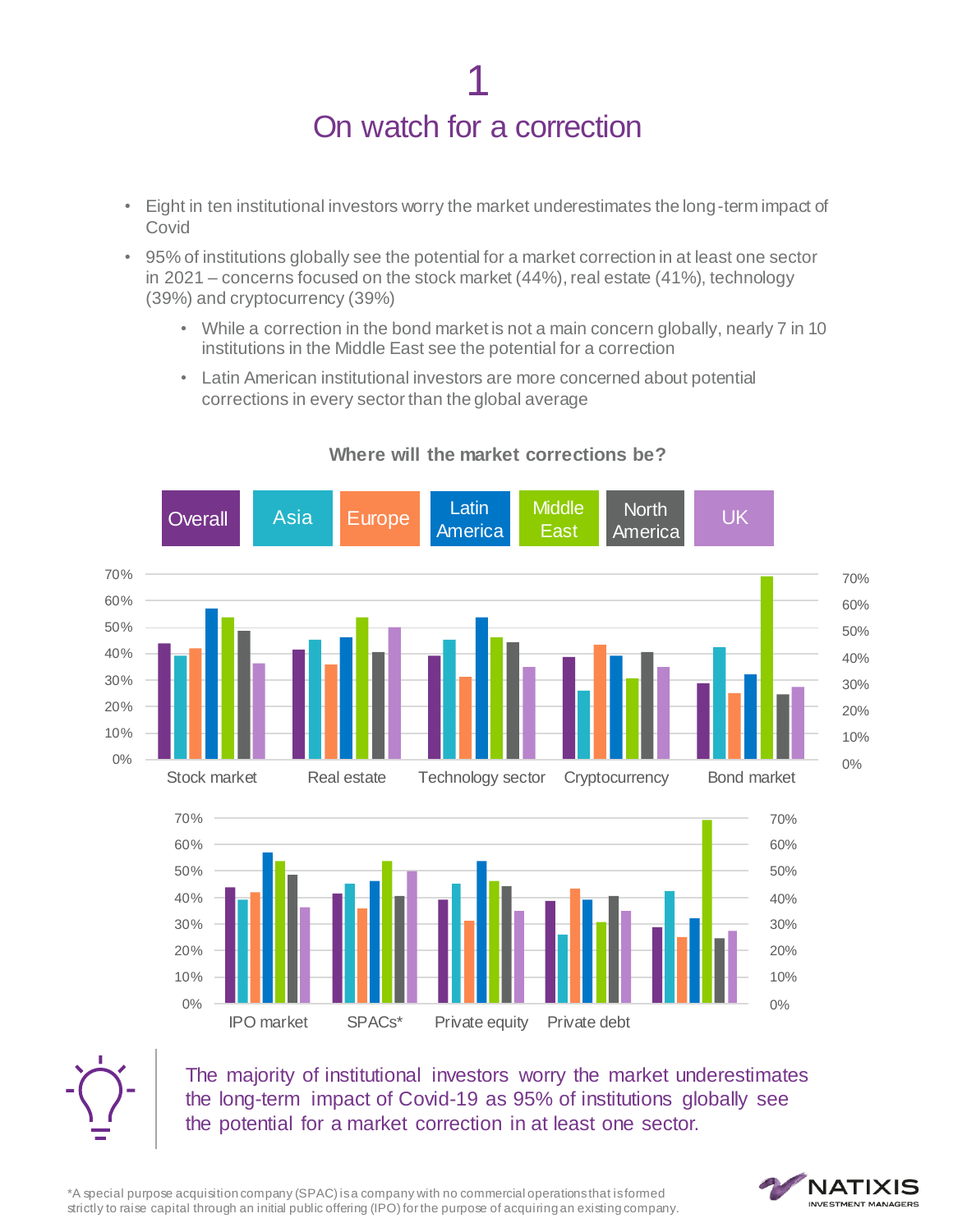### Policy will matter more than politics

With a contentious US presidential election in the books, political polarization intensifying around the globe, and still no agreement on Brexit, institutional investors see the potential for an uptick in political volatility around the world in 2021.

- 69% believe geopolitical tensions will be on the rise in 2021 more than 10 points lower than the sentiment of those surveyed before the election
- 74% of institutional investors thought democracy would weaken around the world in 2021
- Nearly two-thirds (65%) see the level of spending needed to address the pandemic and are anticipating it will result in future tax increases
- More than half (53%) believe pandemic spending has increased the risk of a new financial crisis and say the 2020 response will limit the ability of policy makers to respond to a future crisis
- Globally, just 45% say policy makers in their home country were effective in responding to the pandemic



#### **Have policy makers in your country been effective in their pandemic response?** Percent of institutions who agree



When it comes down to it, institutional investors say they are more concerned with policy than politics, with 78% saying central bank policy has more of an effect on markets than elections do.

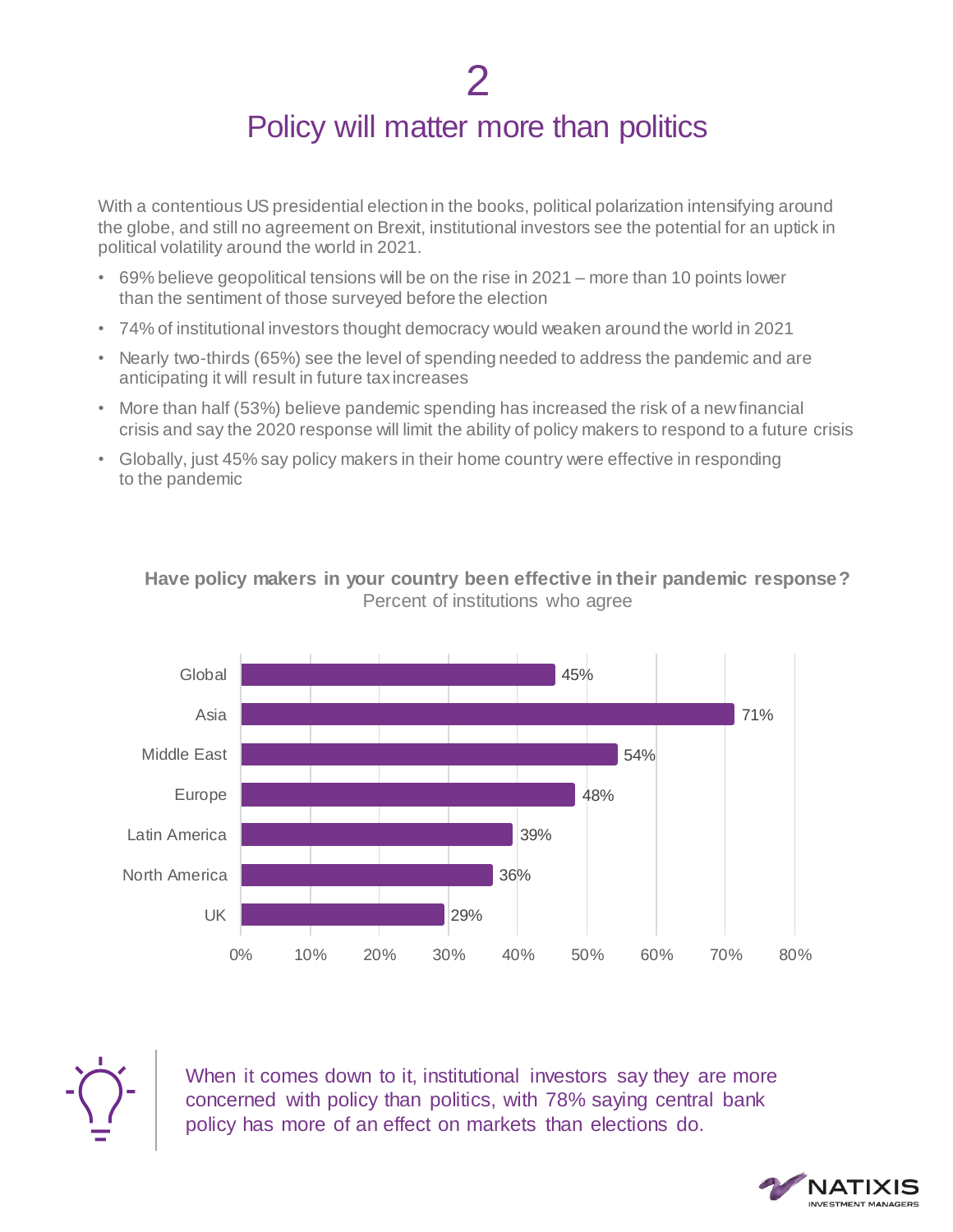### Markets will favor value and active management

Given the uncertainty, institutions are split in their view as to which approach will work best in 2021 institutions: 53% say defensive portfolios will outperform in 2021 and 47% say an aggressive approach will yield better results.

- 53% of institutional investors name negative interest rates as the top portfolio risk
	- 64% of the insurers surveyed are worried about rates, given the critical role bonds play in insurance portfolios
- About one-third say their organizations have already invested in negative-yield securities, and more than half (53%) anticipate heavier volume for negative yielding bonds in 2021
- 52% of institutions are also focused on volatility as a key portfolio risk
	- Nearly two-thirds (65%) project equity volatility to be on the rise  $a 51$ -point spread from those who think it will be on the decline

| <b>Negative interest rates</b> | 53%    |
|--------------------------------|--------|
| <b>Volatility</b>              | $52\%$ |
| <b>Credit crunch</b>           | 33%    |
| Liquidity                      | 28%    |
| <b>Inflation</b>               | 23%    |

#### **Top 5 portfolio risks for 2021**



Of all the portfolio risks they could face in 2021, institutional investors put negative interest rates at the top of the list. Adapting strategy to account for negative-yield securities is one of the biggest challenges facing institutions.

Unlike passive investments, there are no indexes that an active investment attempts to track or replicate. Thus, the ability of an active investment to achieve its objectives will depend on the effectiveness of the investment manager.

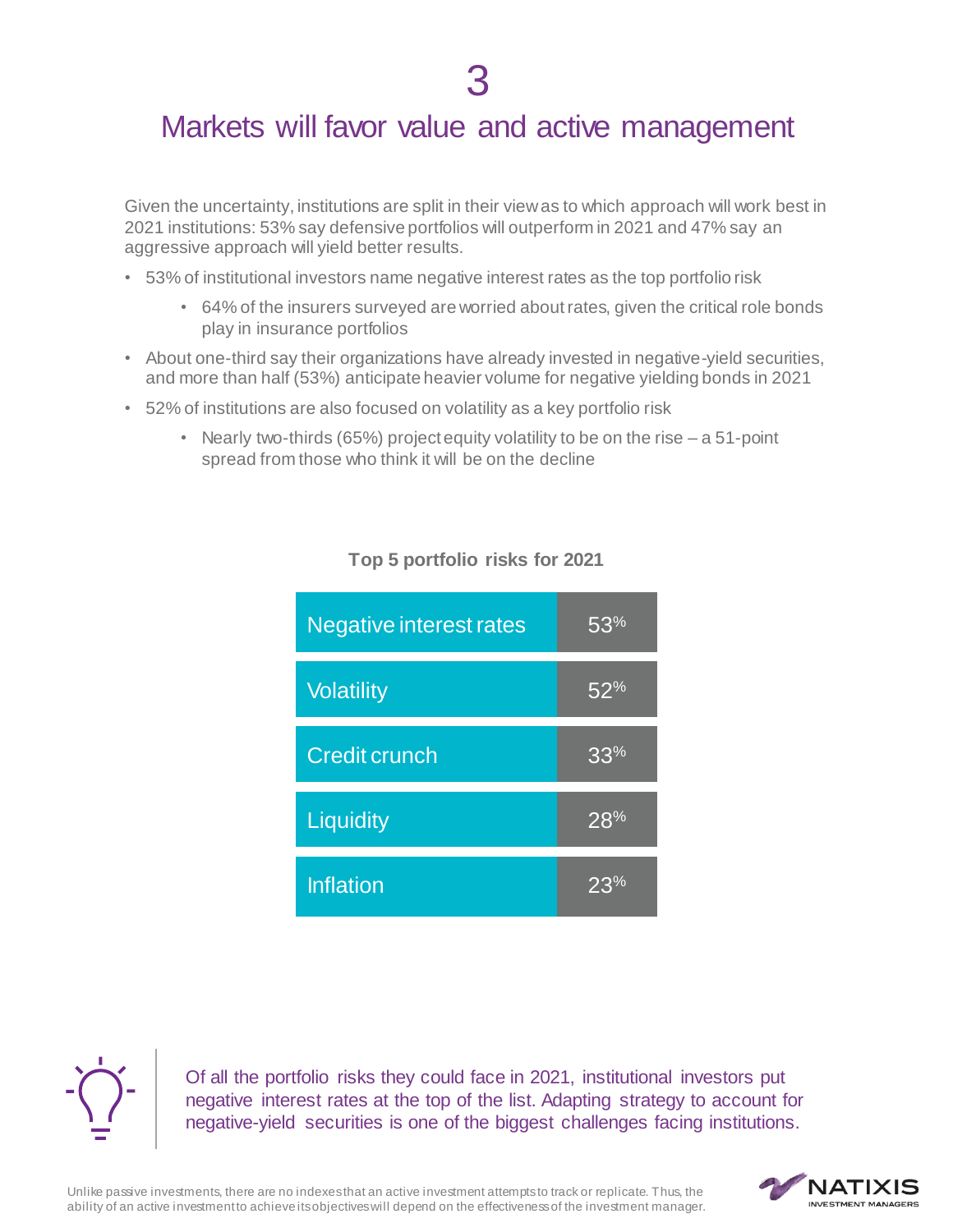### Valuations: where risk indicates opportunity

- More than three-quarters (78%) of institutional investors say current market growth is unsustainable
- Institutions project value investments (58%) to outperform growth (42%) investments
- Eight in ten (82%) say that current valuations do not reflect company fundamentals and the same number go so far as to say low rates have distorted valuations
- Nearly eight in ten (79%) institutional investors say the market will favor active managers in 2021 and two-thirds of institutions flat out predict actively managed investments to outperform passive
- Institutional investors voice significant concerns about the rising popularity of passive investments and its undue influence on markets:
	- Seven in ten (71%) say large flows to passive exacerbate volatility
	- Six in ten say the widespread use of passive investment shows that the market is ignoring fundamentals
	- Four in ten worry that the run-up in passive investing may actually put too much power in the hands of a small number of investors



**Active management takes a front seat in portfolio plans**

**\***Active/Passive split adds up to 101% due to rounding



Given projections for increased volatility, greater dispersion and a preference for value investments, it adds up to a market that 79% of institutional investors say will favor active managers in 2021.

Unlike passive investments, there are no indexes that an active investment attempts to track or replicate. Thus, the ability of an active investment to achieve its objectives will depend on the effectiveness of the investment manager.

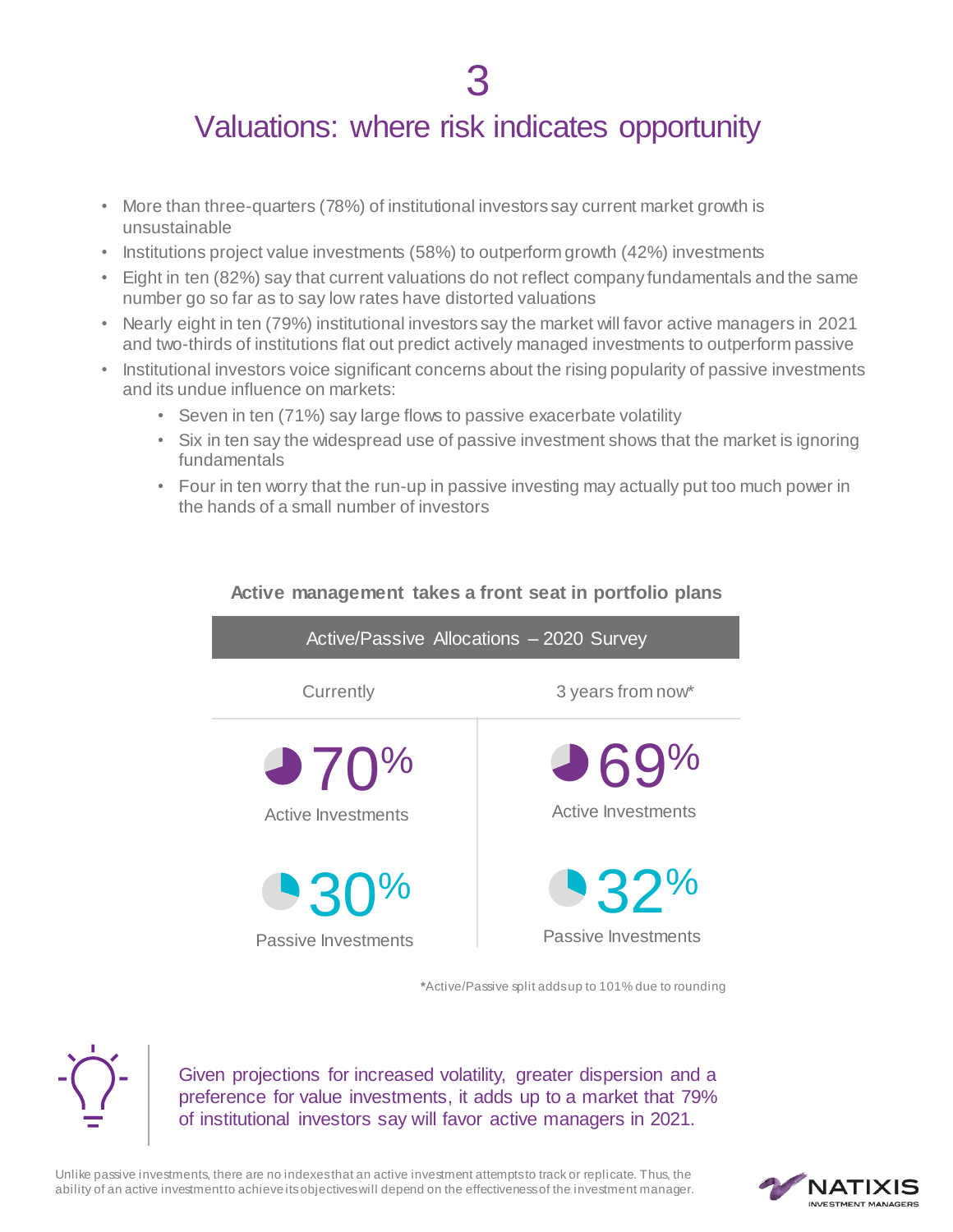### The winning streak continues for tech and healthcare

Institutional investors anticipate the sectors that outperformed in 2020 continue to do so in 2021.

- Two-thirds (66%) expect technology to outperform in 2021, a margin 55% higher than those who say it will be down
- With promising news of at least two new vaccines, institutions see healthcare outperforming in 2021
- Consumer staples is another sector predicted to outperform the pandemic stockpiling of home essentials like toilet paper and paper towels contributed to nearly a 9% gain in the sector (as of November 2020)
- Conversely, institutions see pandemic trends continuing to play out that will lead to underperformance in a number of sectors including real estate, materials, utilities, financials and industrials



#### **Which sectors will outperform – or underperform?**



Despite their risk concerns, institutional investors anticipate the sectors that outperformed in the pandemic market will stay in favor, while most of the laggards will stay left behind.

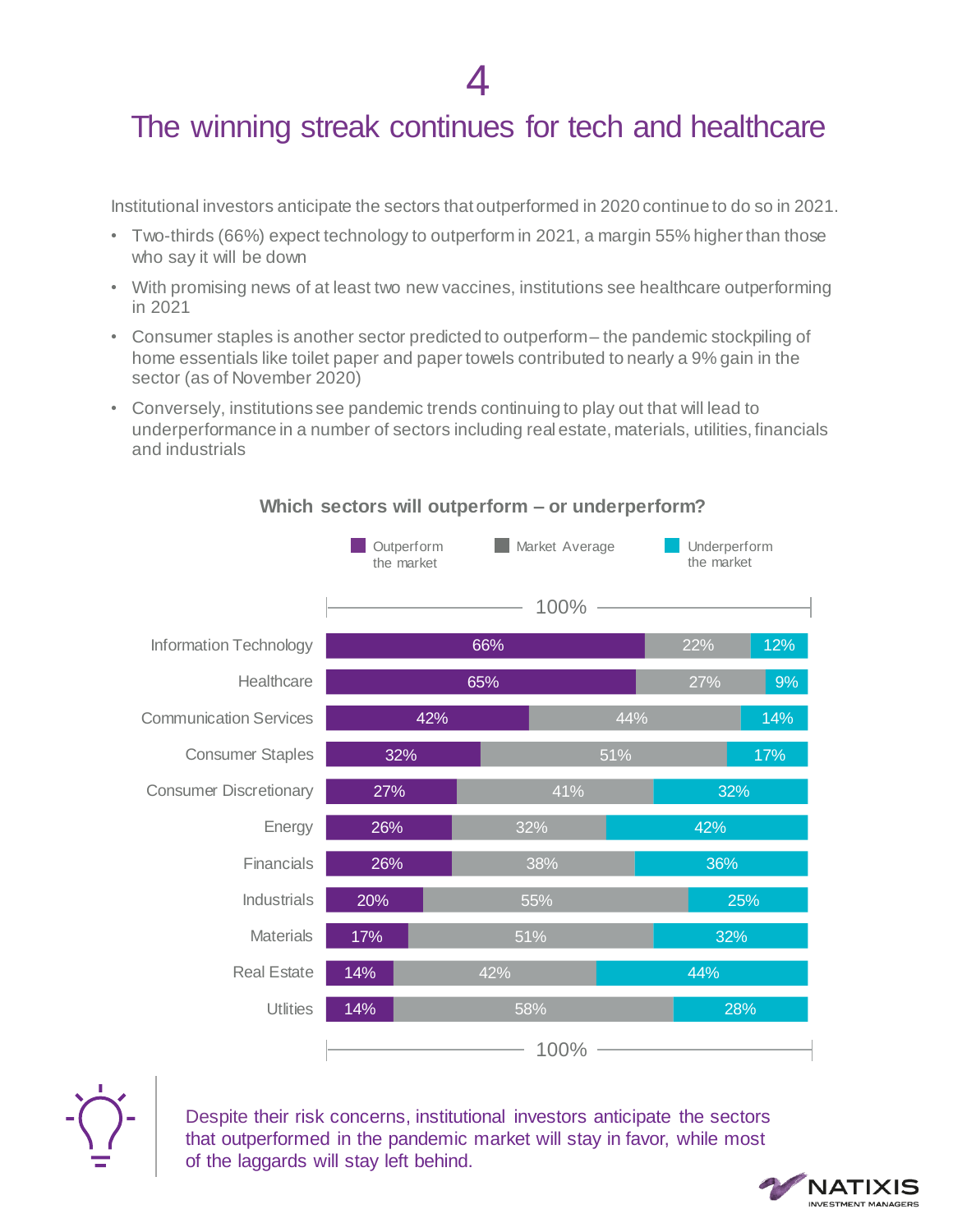### Allocation strategy won't change, but tactics will

Even as they predict that defensive portfolios will outperform aggressive in 2021, institutional investors do not project any dramatic shifts in their overall allocation plans.

- **Equities:** While 43% say they are likely to maintain their current positions, 32% say they will trim US holdings. Those assets will likely go to Asia Pacific, emerging market stocks<sup>1</sup> and Europe (allocation shifts shown on the next page).
- **Fixed Income:** Institutions are most concerned addressing their top portfolio risk: negative rates. They plan to up investment grade corporates, securitized debt<sup>2</sup> and high yield corporates. Conviction runs high on green bonds<sup>3</sup> amongst those invested.
- **Alternatives:** Among those who own them, alternative allocations appear to be the Swiss Army knife in 2021 plans: The hunt for yield is most clearly reflected as close to half say they will increase investments in private debt.<sup>4</sup> They are looking to up allocations to gold and precious metals and absolute return strategies<sup>5</sup> in terms of risk management.



#### **Minor shifts towards equity and alternatives for 2021**



Institutional investors do not project any dramatic shifts in overall allocation plans, and while they are not making significant moves between asset classes, changes can be seen within asset classes among those who invest.

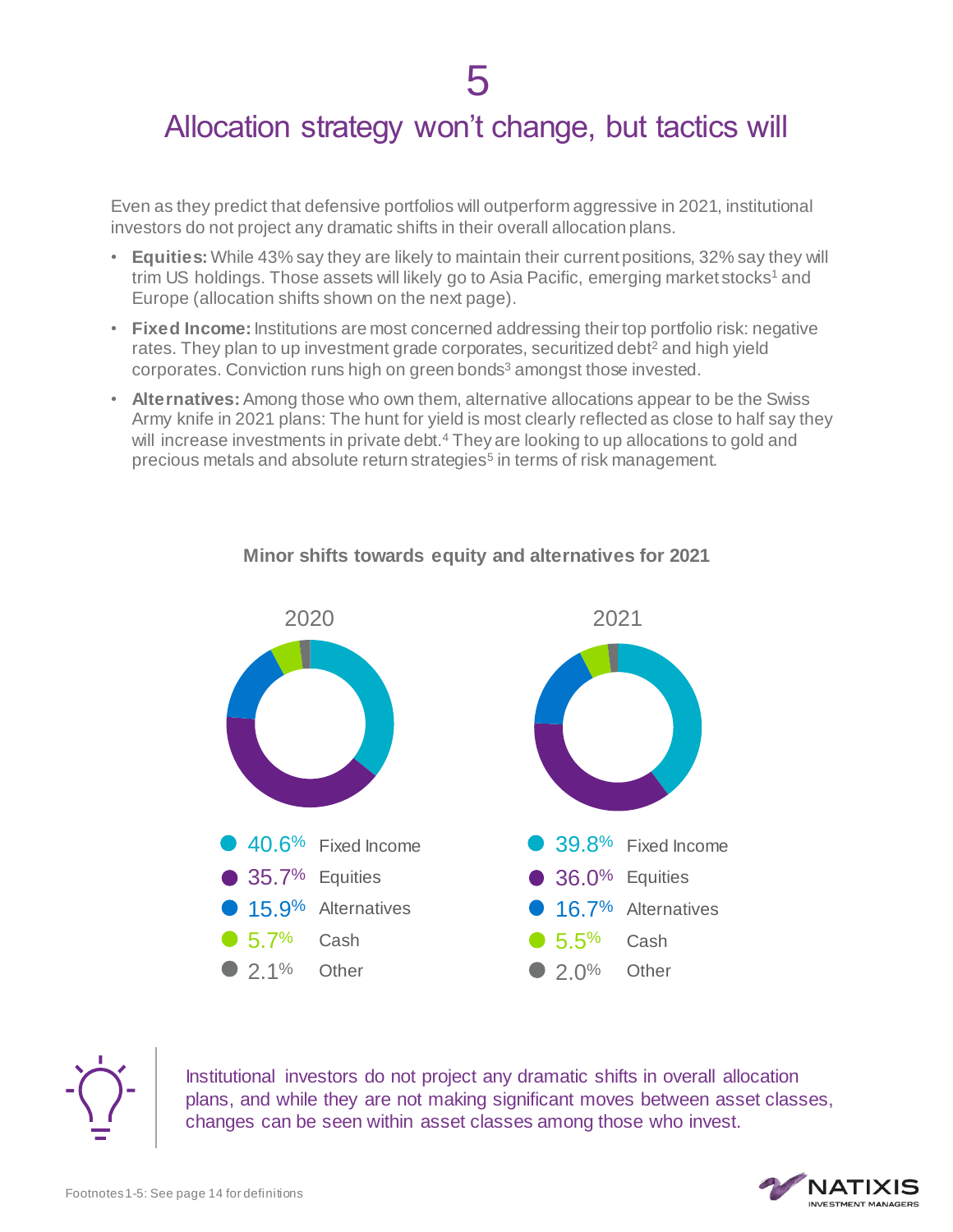## 5 Asset allocations changes

| <b>Equities</b>                                          | <b>Increase</b>         | <b>No Change</b> | <b>Decrease</b> |
|----------------------------------------------------------|-------------------------|------------------|-----------------|
| <b>Asia-Pacific Equities</b>                             | 32%                     | 55%              | 13%             |
| <b>Emerging Market Equities</b>                          | 31%                     | 54%              | 15%             |
| <b>European Equities</b>                                 | 31%                     | 46%              | 23%             |
| <b>US Equities</b>                                       | 25%                     | 43%              | 32%             |
| <b>Fixed Income</b>                                      | <b>Increase</b>         | <b>No Change</b> | <b>Decrease</b> |
| <b>Green Bonds</b>                                       | 48%                     | 51%              | 1%              |
| <b>Investment Grade Corporate Debt</b>                   | 30%                     | 51%              | 19%             |
| <b>Securitized Debt</b><br>(Mortgage-Backed Bonds, etc.) | 26%                     | 56%              | 18%             |
| <b>Emerging Market Debt</b>                              | 26%                     | 56%              | 18%             |
| <b>High Yield Corporate Debt</b>                         | 26%                     | 52%              | 23%             |
| Government-Related<br>(Sovereign Debt, Treasury)         | 19%                     | 51%              | 30%             |
| <b>Alternatives</b>                                      | <b>Increase</b>         | No Change        | <b>Decrease</b> |
| <b>Private Debt</b>                                      | 46%                     | 45%              | 10%             |
| Infrastructure                                           | 42%                     | 50%              | 9%              |
| <b>Private Equity</b>                                    | 38%<br>$\blacktriangle$ | 50%              | 12%             |
| <b>Absolute Return Strategies</b>                        | 27%                     | 55%              | 17%             |
| <b>Gold / Precious Metals</b>                            | 27%                     | 66%              | 8%              |
| <b>Real Estate / REITs</b>                               | 25%                     | 58%              | 17%             |
| Commodities                                              | 13%                     | 75%              | 12%             |
| <b>Cash</b>                                              | <b>Increase</b>         | <b>No Change</b> | <b>Decrease</b> |
| Cash                                                     | 13%                     | 64%              | $\sim 22\%$     |



Allocation changes shown are for those invested in each of the sub-asset classes.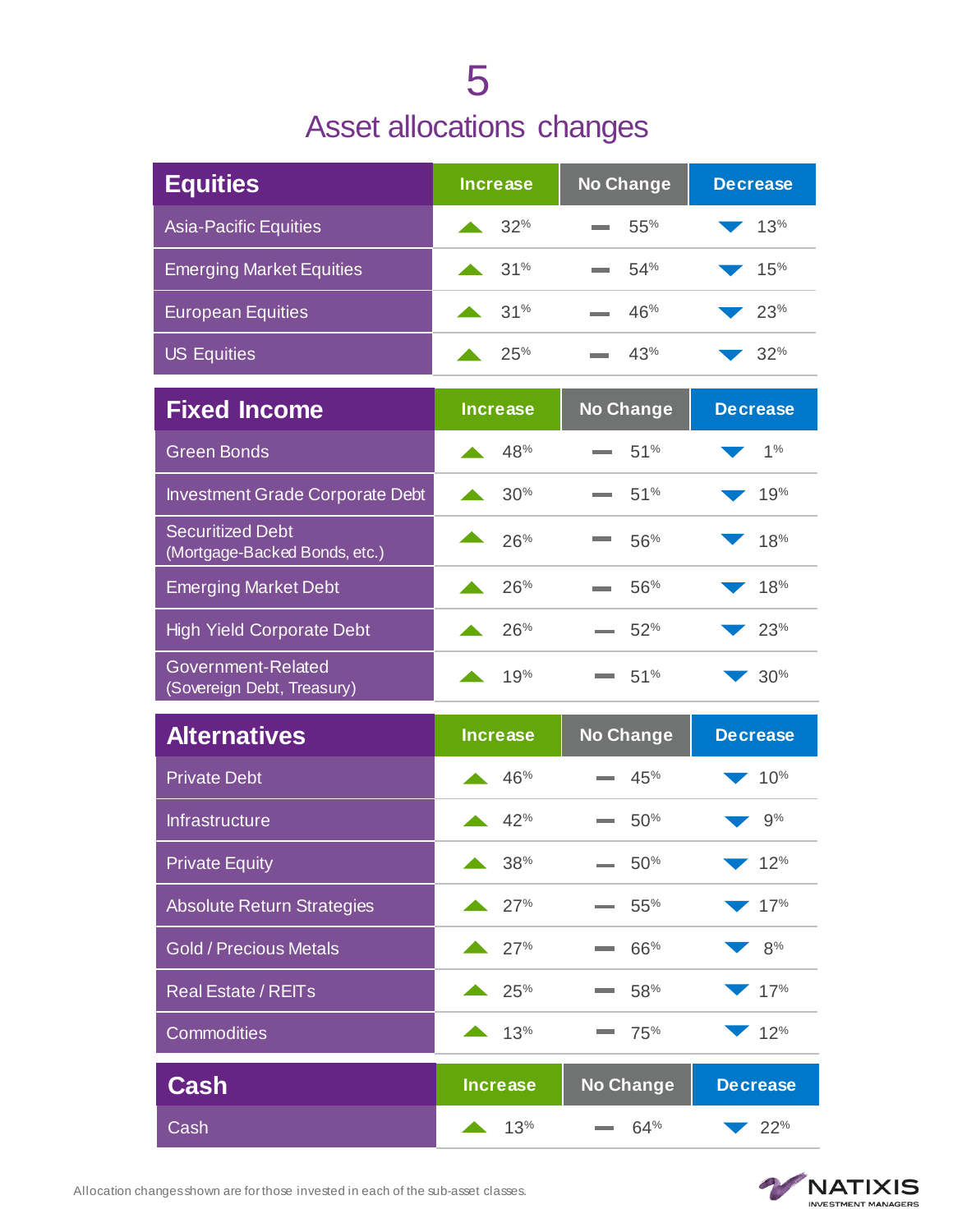### Commitment to private assets looks to deepen

Institutional investors continue to look to private markets to fulfill portfolio plans, but even as they do, many are cautious about the effect that outsized flows to equity and debt offerings will have down the road.

- Six in ten worry that there is too much money chasing too few deals and another 36% say the level of uninvested assets is too high
- Just under half of those surveyed (44%) worry about the liquidity risk presented by long lockup periods
- 80% say current fee terms are generally too high and 25% also worry about fees increasing further as investors compete for a place in fewer and fewer deals

#### **Institutional views on private equity investments**

| <b>Primary investments</b> |                       | <b>Most attractive sectors</b> |                               |
|----------------------------|-----------------------|--------------------------------|-------------------------------|
| 65%                        | Private equity funds  | 61%                            | Healthcare                    |
| 45%                        | <b>Infrastructure</b> | 60%                            | Information technology        |
| 44%                        | Co-investment         | 25%                            | Energy                        |
| 43%                        | Fund-of-funds         | 21%                            | Real estate                   |
| 37%                        | Venture capital       | 21%                            | <b>Communication services</b> |



Despite any reservations they may express, roughly 80% of institutional investors invested in private assets and two-thirds of institutions overall say these investments will play a more important portfolio role going forward.

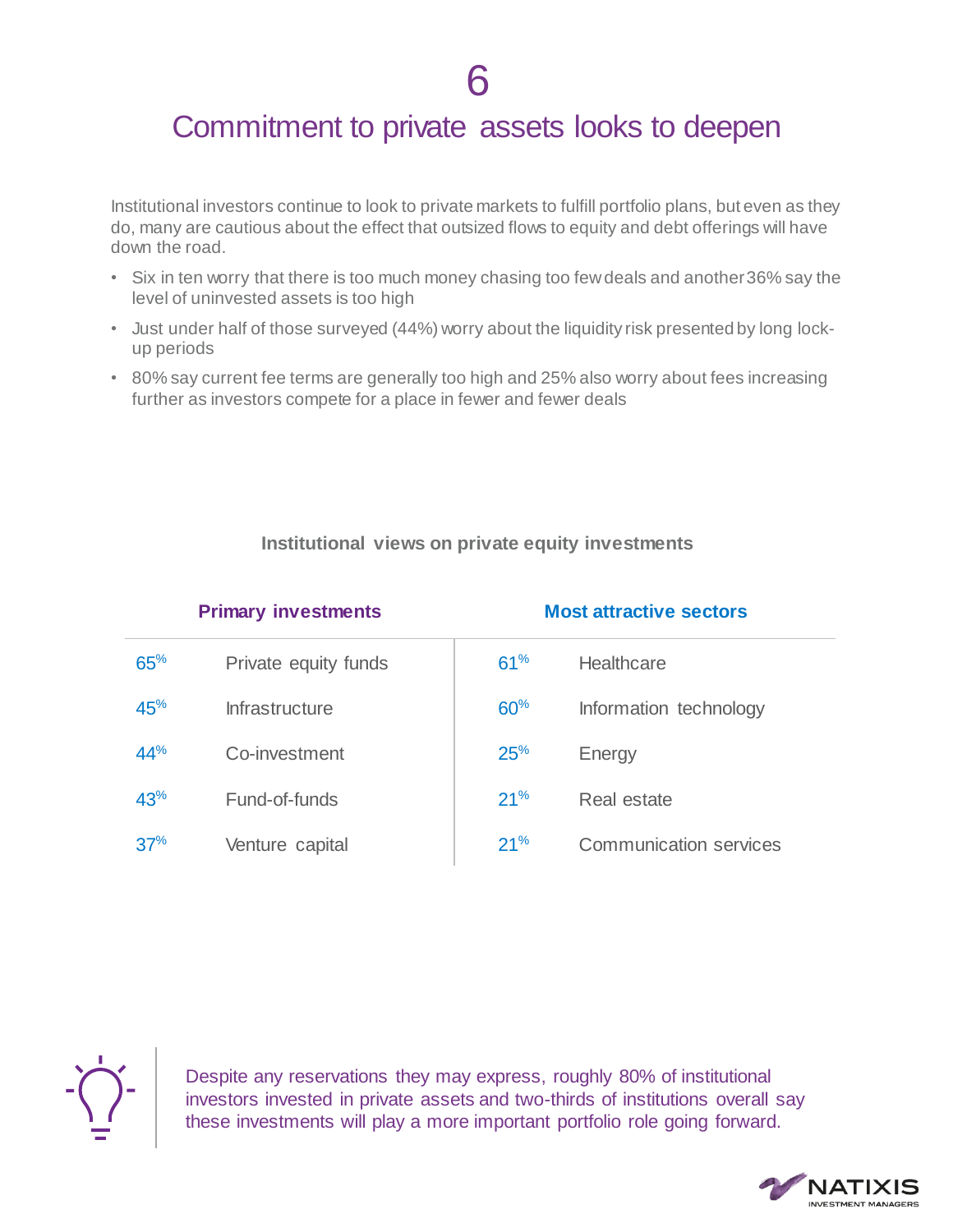## 7 Toplining 2021's top headlines

Providing an outlook on the investment landscape for the next 12 months is no small task, but those responding to our institutional survey provided diverse views on everything from the pandemic to politics and policy to sectors to their own portfolio positioning. Their projections paint a unique snapshot of what we'll see in 2021.

| <b>Active investing outperforms</b>            |           | Passive investing outperforms                              |
|------------------------------------------------|-----------|------------------------------------------------------------|
| <b>Aggressive portfolios</b><br>outperform     |           | <b>Defensive portfolios</b><br>outperform                  |
| Global economy fully<br>recovers from Covid-19 |           | Global economy cannot escape<br>consequences of Covid-19   |
| <b>ESG funds outperform</b>                    |           | <b>ESG funds underperform</b>                              |
| Growth stocks outperform                       |           | Value stocks outperform                                    |
| Large cap outperforms                          | $\approx$ | <b>Small cap outperforms</b>                               |
| The Covid 'new normal'<br>is here to stay      |           | Life will revert to how things<br>were before the pandemic |
| <b>Developed markets outperform</b>            |           | <b>Emerging markets outperform</b>                         |
| Big tech is broken up                          |           | <b>Big tech continues to grow</b><br>unabated              |
| <b>Geopolitical tensions rise</b>              |           | Geopolitical tensions deescalate                           |
| Democracy strengthens globally                 |           | <b>Democracy weakens globally</b>                          |
| <b>Social unrest increases</b>                 |           | Social unrest deescalates                                  |

#### **What will the headlines be for 2021?**

ESG = Environmental, social and governance

≈ Headline predictions within a 7 point spread or less were deemed a toss-up.

 $\checkmark$  Headline predictions with a point spread greater than  $7$  points are shown as the prediction.

Unlike passive investments, there are no indexes that an active investment attempts to track or replicate. Thus, the ability of an active investment to achieve its objectives will depend on the effectiveness of the investment manager.

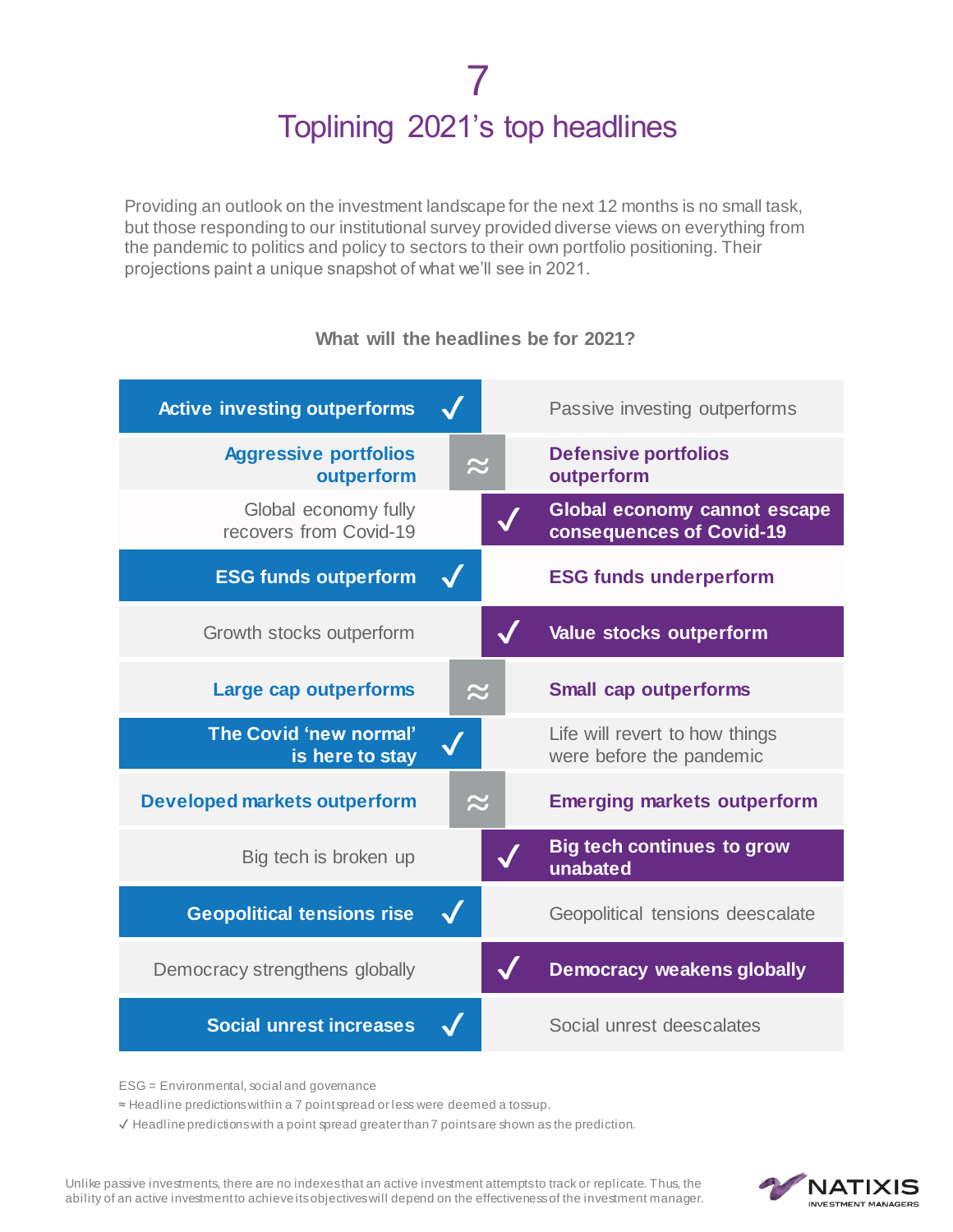## Only time will



Institutional investors look out across the possibilities in 2021 and see an uncertain mix of challenges and opportunities. Even as the S&P 500 reenters record territory, they are wary of assuming that run will continue. For every reason that makes them optimistic there is another that gives them pause. With most calling for another 12–24 months before the global economy recovers, time will be the key factor that determines how their projections pan out.

- 1. Institutions don't expect the global economy to return to form until 2022 or 2023 and worry that the market underestimates the long-term effect of Covid-19.
- 2. Institutional investors say they are more concerned with policy than politics with 78% saying central bank policy has more of an effect on markets than elections do.
- 3. Opinions are split on whether an aggressive or defensive approach will yield better results, but there is consensus that the current market environment is favorable for active management.
- 4. The sectors that outperformed in 2020 are expected to continue to do so in 2021, with a majority predicting continued growth in the health and technology sectors.
- 5. Institutions do not foresee any dramatic shifts in their overall allocation plans; however, there are notable shifts within asset classes among those who invest.
- 6. Institutions will continue to look to private markets to fulfill portfolio plans with the majority indicating private assets will play a more prominent portfolio role going forward.
- 7. Headline predictions for 2021 offer some mixed perspectives, but paint a clear picture that uncertainty, risk and opportunity will be shaped by more factors than the markets alone.

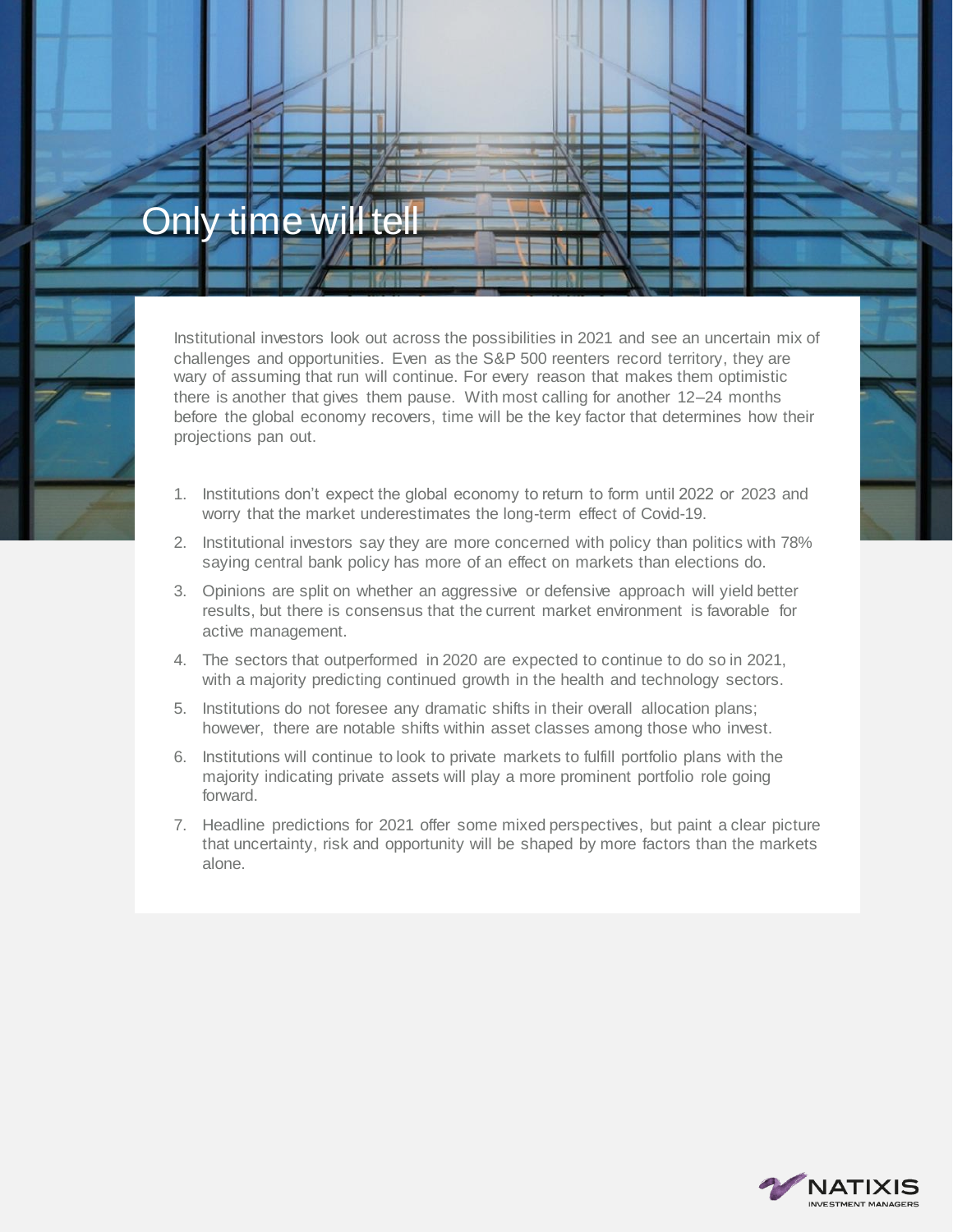#### **IMPORTANT INFORMATION**

1 Emerging markets refers to financial markets of developing countries that are usually small and have short operating historie s. Emerging market securities may be subject to greater political, economic, environmental, credit and information risks than U.S. or other deve loped market securities.

2 Securitized debt instruments are financial securities that are created by securitizing individual loans (debt). Securitization is a financial process that involves issuing securities that are backed by a number of assets, most commonly debt.

3 A green bond is a type of fixed-income instrument that is specifically earmarked to raise money for climate and environmental projects.

4 Private debt includes any debt held by or extended to privately held companies.

5 Absolute return strategies are not intended to outperform stocks and bonds during strong market rallies, and may underperform during p eriods of strong market performance.

The data shown represents the opinion of those surveyed, and may change based on market and other conditions. It should not be c onstrued as investment advice.

This material is provided for informational purposes only and should not be construed as investment advice. The views and opinions expressed are as of December 1, 2020 and may change based on market and other conditions. There can be no assurance that developments will transpire as forecasted, and actual results may vary.

All investing involves risk, including the risk of loss. No investment strategy or risk management technique can guarantee return or eliminate risk in all market environments. Investment risk exists with equity, fixed-income, and alternative investments. There is no assurance that any investment will meet its performance objectives or that losses will be avoided.

Unlike passive investments, there are no indexes that an active investment attempts to track or replicate. Thus, the ability of an a ctive investment to achieve its objectives will depend on the effectiveness of the investment manager.

Asset allocation strategies do not guarantee a profit or protect against a loss.

Alternative investments involve unique risks that may be different than those associated with traditional investments, including illiquidity and the potential for amplified losses or gains. Investors should fully understand the risks associated with any investment prior to investing.

Commodity-related investments, including derivatives, may be affected by a number of factors including commodity prices, world events, import controls, and economic conditions and therefore may involve substantial risk of loss

Sustainable investing focuses on investments in companies that relate to certain sustainable development themes and demonstrate adherence to environmental, social and governance (ESG) practices; therefore the universe of investments may be limited and investors may not be able to take advantage of the same opportunities or market trends as investors that do not use such criteria. This could have a negative i mpact on an investor's overall performance depending on whether such investments are in or out of favor.

Value investing carries the risk that a security can continue to be undervalued by the market for long periods of time.

An index fund is a type of mutual fund with a portfolio constructed to match or track the components of a financial market index.

S&P 500® Index is a widely recognized measure of US stock market performance. It is an unmanaged index of 500 common stocks chose n for market size, liquidity, and industry group representation, among other factors. It also measures the performance of the large-cap segment of the US equities market.

You cannot invest directly in an index. Indexes are not investments, do not incur fees and expenses and are not professionally managed.

Diversification does not guarantee a profit or protect against a loss.

Volatility management techniques may result in periods of loss and underperformance, may limit the Fund's ability to participate in rising markets and may increase transaction costs.

This document may contain references to copyrights, indexes and trademarks that may not be registered in all jurisdictions. Third party registrations are the property of their respective owners and are not affiliated with Natixis Investment Managers or any of its related or affiliated companies (collectively "Natixis"). Such third party owners do not sponsor, endorse or participate in the provision of any Natixis services, funds or other financial products.

The index information contained herein is derived from third parties and is provided on an "as is" basis. The user of this inform ation assumes the entire risk of use of this information. Each of the third party entities involved in compiling, computing or creating index i nformation disclaims all warranties (including, without limitation, any warranties of originality, accuracy, completeness, timeliness, non -infringement, merchantability and fitness for a particular purpose) with respect to such information.

Outside the United States, this communication is for information only and is intended for investment service providers or other Professional Clients. This material must not be used with Retail Investors. This material may not be redistributed, published, or reproduced, in whole or in part. Although Natixis Investment Managers believes the information provided in this material to be reliable, including that from third part y sources, it does not guarantee the accuracy, adequacy or completeness of such information.

**In the EU (ex UK and France):** Provided by Natixis Investment Managers S.A. or one of its branch offices listed below. Natixis Investment Managers S.A. is a Luxembourg management company that is authorized by the Commission de Surveillance du Secteur Financier and is incorporated under Luxembourg laws and registered under n. B 115843. Registered office of Natixis Investment Managers S.A.: 2, rue Jean Monnet, L-2180 Luxembourg, Grand Duchy of Luxembourg. Italy: Natixis Investment Managers S.A., Succursale Italiana (Bank of Italy Register of Italian Asset Management Companies no 23458.3). Registered office: Via Larga, 2 - 20122, Milan, Italy. Germany: Natixis Investment Managers S.A., Zweigniederlassung Deutschland (Registration number: HRB 88541). Registered office: Im Trutz Frankfurt 55, Westend Carrée, 7. Floor, Frankfurt am Main 60322, Germany. Netherlands: Natixis Investment Managers, Nederlands (Registration number 50774670). Registered office: Stadsplateau 7, 3521AZ Utrecht, the Netherlands. Sweden: Natixis Investment Managers, Nordics Filial (Registration number 516405-9601 - Swedish Companies Registration Office). Registered office: Kungsgatan 48 5tr, Stockholm 11135, Sweden. Spain: Natixis Investment Managers, Sucursal en España. Serrano n°90, 6th Floor, 28006 Madrid, Spain.

**In France:** Provided by Natixis Investment Managers International – a portfolio management company authorized by the Autorité des Marchés Financiers (French Financial Markets Authority - AMF) under no. GP 90-009, and a public limited company (société anonyme) registered in the Paris Trade and Companies Register under no. 329 450 738. Registered office: 43 avenue Pierre MendèsFrance, 75013 Paris.

**In Switzerland:** Provided by Natixis Investment Managers, Switzerland Sàrl, Rue du Vieux Collège 10, 1204 Geneva, Switzerland or its representative office in Zurich, Schweizergasse 6, 8001 Zürich.